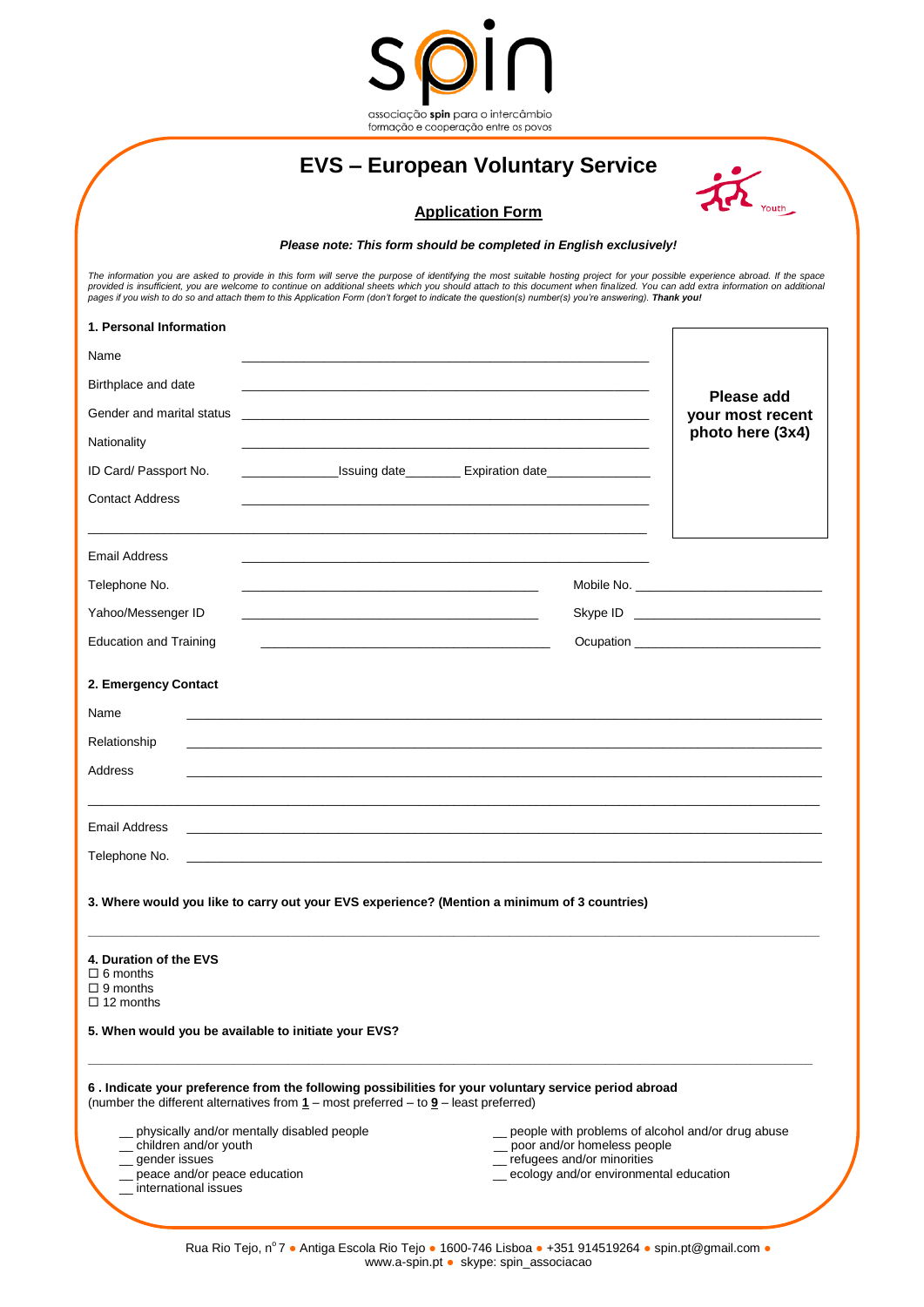

|                                                                                                                                   |                             |         |             | (number the different alternatives from $1$ – most preferred – to $6$ – least preferred) |                     |                                                                                                                             |
|-----------------------------------------------------------------------------------------------------------------------------------|-----------------------------|---------|-------------|------------------------------------------------------------------------------------------|---------------------|-----------------------------------------------------------------------------------------------------------------------------|
| _ outdoors<br>_ youth center<br>_ daycare center<br>$-$ office<br>$\equiv$ school<br>__ community                                 |                             |         |             |                                                                                          |                     |                                                                                                                             |
|                                                                                                                                   |                             |         |             |                                                                                          |                     | 8. What are your main reasons for going abroad? And why did you apply with the European Voluntary Service?                  |
| 9. Have you ever done any volunteer work? (if so, indicate what, when and where)                                                  |                             |         |             |                                                                                          |                     |                                                                                                                             |
|                                                                                                                                   |                             |         |             |                                                                                          |                     |                                                                                                                             |
|                                                                                                                                   |                             |         |             |                                                                                          |                     | 10. Describe the place where you live (town, city, village; urban/ rural/ industrial area, where it is located, population) |
|                                                                                                                                   |                             |         |             |                                                                                          |                     |                                                                                                                             |
|                                                                                                                                   |                             |         |             |                                                                                          |                     |                                                                                                                             |
|                                                                                                                                   |                             |         |             |                                                                                          |                     |                                                                                                                             |
| 11. Have you completed your compulsory/basic education?<br>If you answered yes, what have you been working on since finishing it? |                             |         |             | □ Yes                                                                                    | □ No                |                                                                                                                             |
| 12. Which language(s) do you speak and/or understand (including your mother tongue)?                                              |                             |         |             |                                                                                          |                     |                                                                                                                             |
| Mother tongue _                                                                                                                   |                             |         |             |                                                                                          |                     |                                                                                                                             |
| Language                                                                                                                          | Understanding*<br>Listening | Reading | Spoken      | Speaking*<br>Spoken                                                                      | Writing*<br>Writing |                                                                                                                             |
|                                                                                                                                   |                             |         | interaction | production                                                                               |                     |                                                                                                                             |
| English<br>French                                                                                                                 |                             |         |             |                                                                                          |                     |                                                                                                                             |
| German                                                                                                                            |                             |         |             |                                                                                          |                     |                                                                                                                             |
|                                                                                                                                   |                             |         |             |                                                                                          |                     |                                                                                                                             |
|                                                                                                                                   |                             |         |             |                                                                                          |                     | (*) Common European Framework of Reference for Languages - Check the appendix "Self Assessment Grid".                       |
| cultures.                                                                                                                         |                             |         |             |                                                                                          |                     | 13. Describe your previous experiences in other countries and your interaction with people of different nationalities and   |

**\_\_\_\_\_\_\_\_\_\_\_\_\_\_\_\_\_\_\_\_\_\_\_\_\_\_\_\_\_\_\_\_\_\_\_\_\_\_\_\_\_\_\_\_\_\_\_\_\_\_\_\_\_\_\_\_\_\_\_\_\_\_\_\_\_\_\_\_\_\_\_\_\_\_\_\_\_\_\_\_\_\_\_\_\_\_\_\_\_\_\_\_\_\_\_\_\_\_\_\_\_\_\_\_\_\_**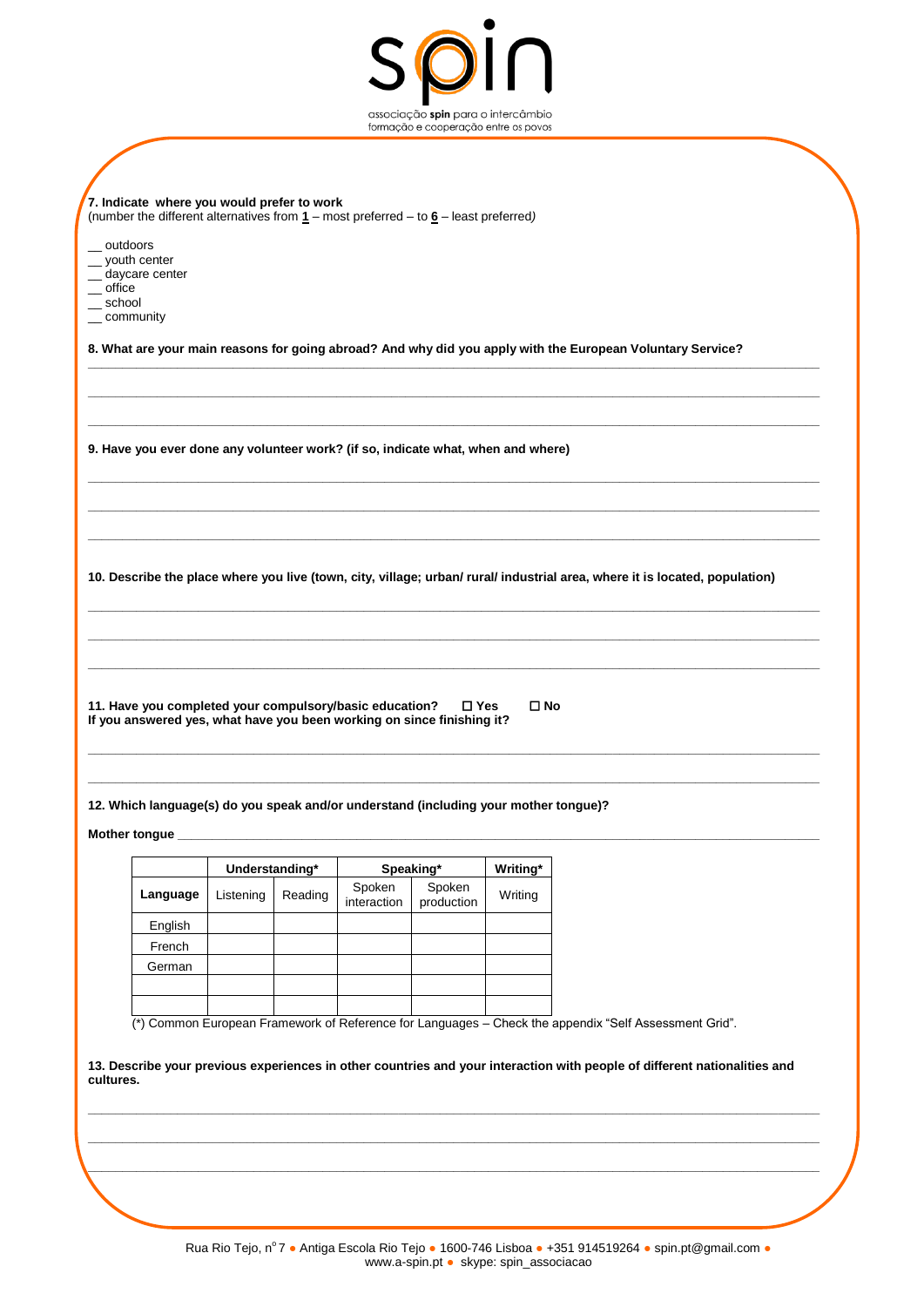

| 14. What are your hobbies?                                                                                                                                                                                                                                       |                                                     |
|------------------------------------------------------------------------------------------------------------------------------------------------------------------------------------------------------------------------------------------------------------------|-----------------------------------------------------|
|                                                                                                                                                                                                                                                                  |                                                     |
|                                                                                                                                                                                                                                                                  |                                                     |
| 15. Do you smoke?<br>$\square$ Yes<br>$\square$ No                                                                                                                                                                                                               |                                                     |
| 16. Do you have any special dietary requirements?<br>If yes, please specify                                                                                                                                                                                      | $\square$ Yes<br>$\square$ No                       |
| 17. Do you have allergies?<br>$\square$ Yes<br>$\square$ No<br>If yes, please specify                                                                                                                                                                            |                                                     |
| 18. Add here any further information you think could be useful:                                                                                                                                                                                                  |                                                     |
|                                                                                                                                                                                                                                                                  |                                                     |
| Place & Date<br>the control of the control of the control of the control of the control of the control of                                                                                                                                                        |                                                     |
| <b>Signature of volunteer</b>                                                                                                                                                                                                                                    | Signature of the sending organization's responsible |
|                                                                                                                                                                                                                                                                  |                                                     |
| Please include the following documents:<br>• Photocopy of your ID Card/ Passport<br>Curriculum Vitae<br>$\bullet$<br>Motivation letter (in English or in the language of the country you are applying to)<br>• Photocopy of the "European Health Insurance Card" |                                                     |
|                                                                                                                                                                                                                                                                  |                                                     |